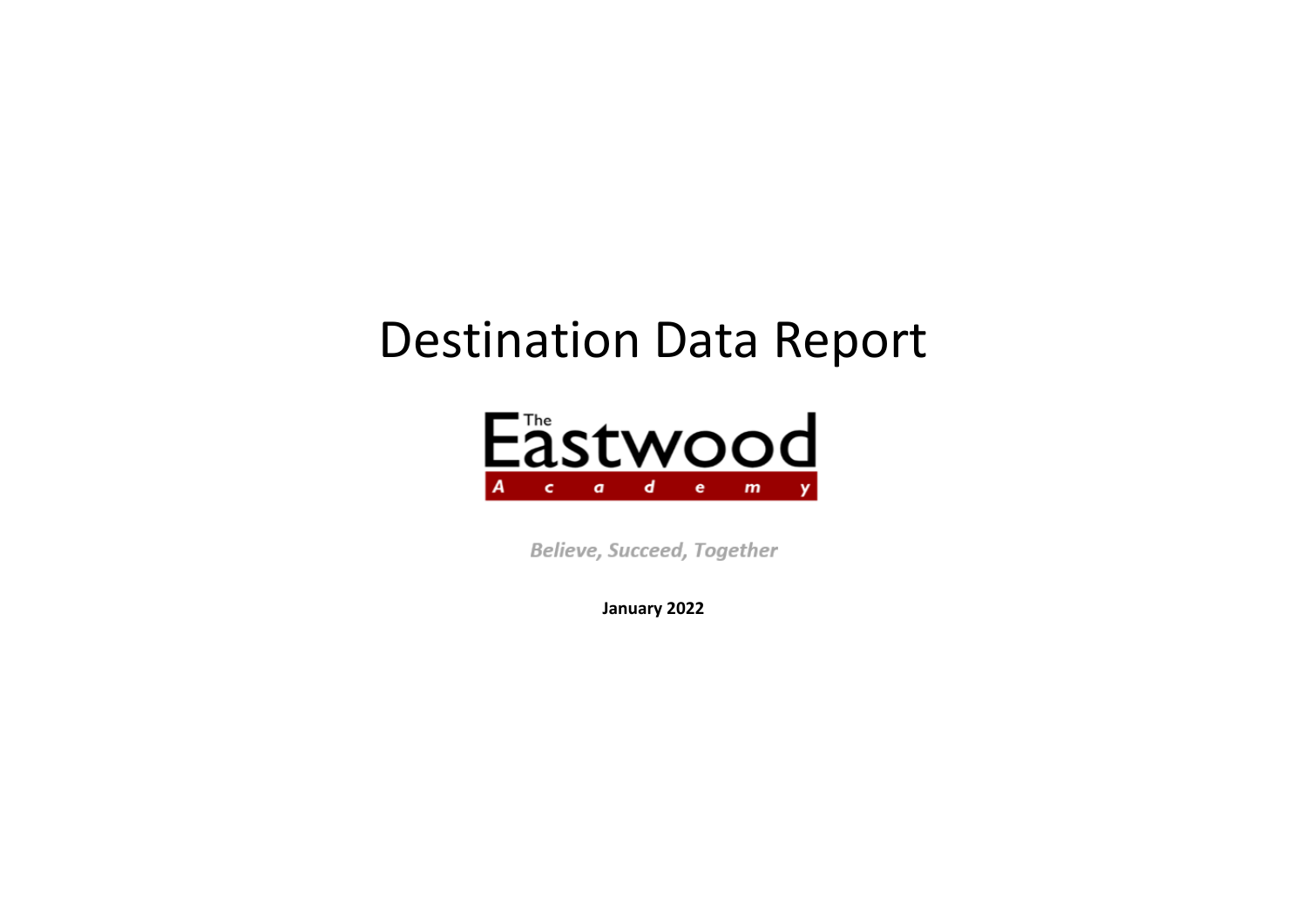# **Contents**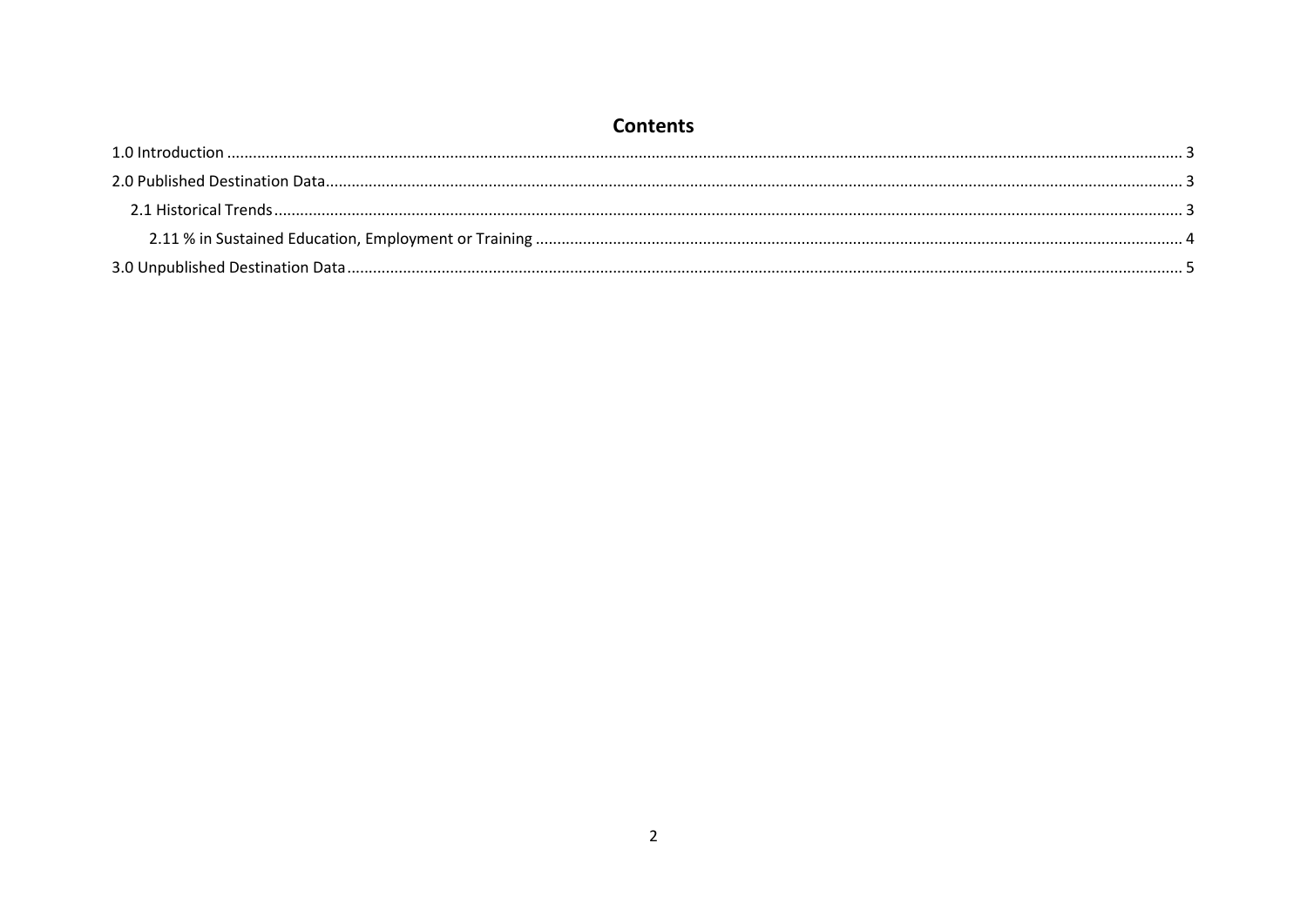## <span id="page-2-0"></span>**1.0 Introduction**

Destination data refers to the % of pupils who go onto sustained education, employment or training. The data is based on:

- The year after the pupil has left compulsory schooling (i.e. academic age 16)
- Participation in education in all of the first two terms (defined as October to March) of the year after the pupil left Key Stage 4.

## <span id="page-2-1"></span>**2.0 Published Destination Data**

#### <span id="page-2-2"></span>**2.1 Historical Trends**

There is a time lag between a cohort of pupils leaving an institution and the data on their destinations being published. Refer to th[e DfE Destination Data -](https://www.gov.uk/government/uploads/system/uploads/attachment_data/file/493181/SFR052016_Text.pdf) [Statistical Release](https://www.gov.uk/government/uploads/system/uploads/attachment_data/file/493181/SFR052016_Text.pdf) for a full explanation.

| Year | √% in Sustained Education, Employment or Training | <b>National Average</b> | <b>Differential</b> |
|------|---------------------------------------------------|-------------------------|---------------------|
| 2017 | 96                                                | чд                      |                     |
| 2018 |                                                   | чд                      |                     |
| 2019 | 96                                                | -94                     |                     |

From 2017-2019, the % of pupils is sustained education, employment or training is greater than the national and local average (refer to chart overleaf).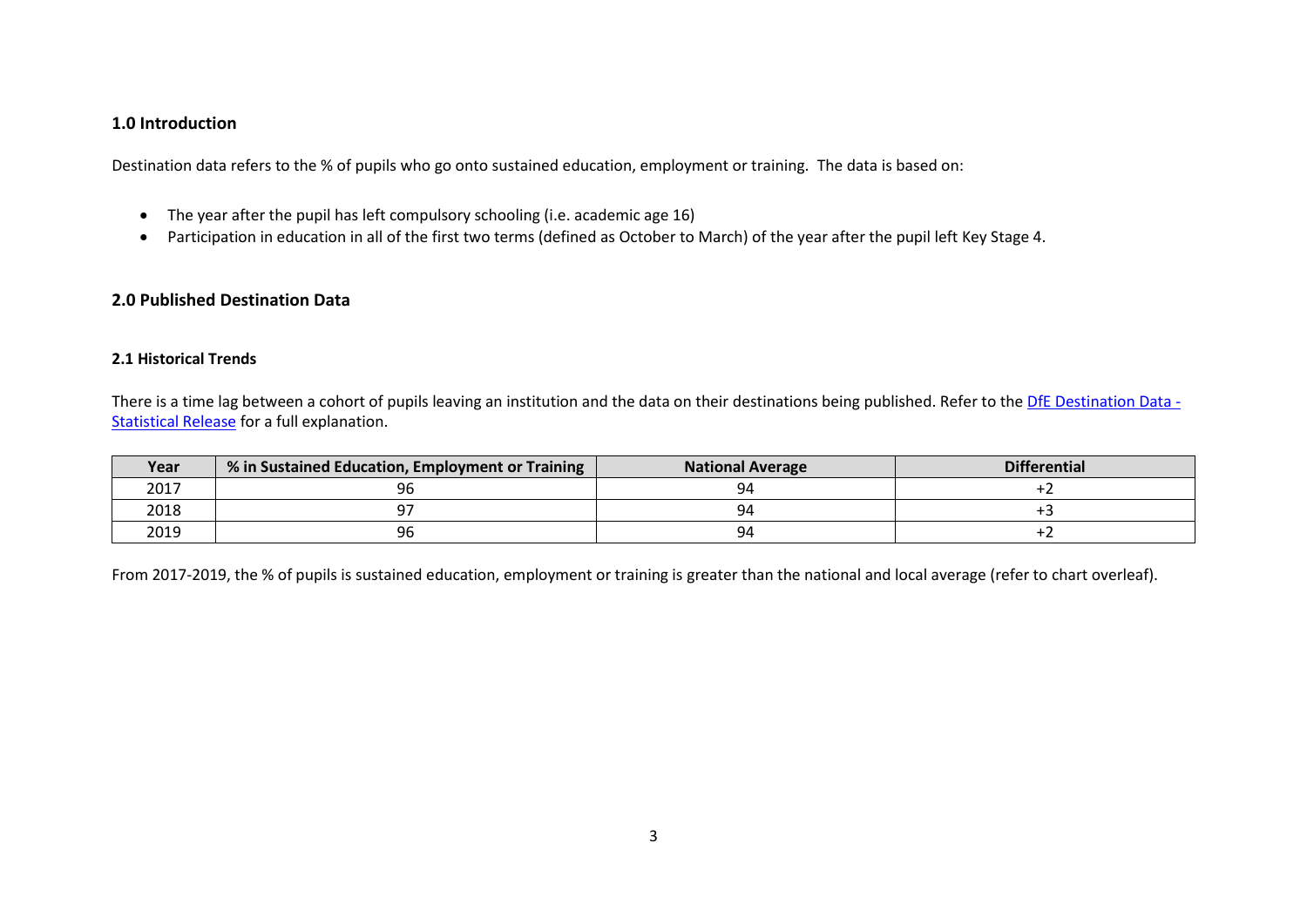#### <span id="page-3-0"></span>**2.11 % In Sustained Education, Employment or Training**



#### School Lucal authority state-funded schools Lu England state-funded schools

Percentage in education or employment for at least 2 terms after completing key stage 4